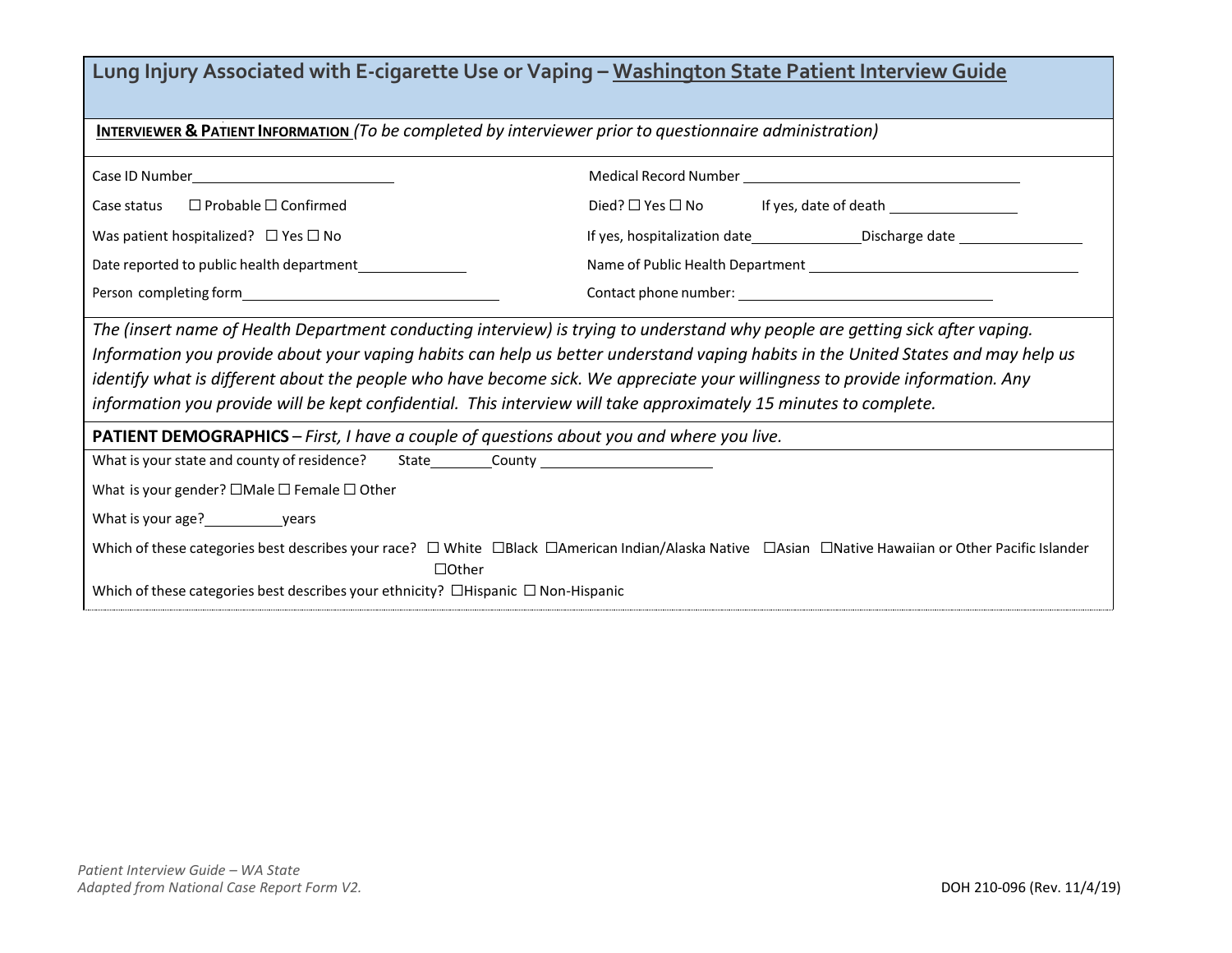## **PATIENT SUBSTANCE USE IN THE PAST 3 MONTHS**

The next several questions are about vaping or e-cigarette use, such as JUUL, SMOK, Suorin, Vuse, or blu in the past 3 months. You also may know them as vapes, vaporizers, mods, e-cigs, e-hookahs, dab pens, rigs, vape-pens, or electronic nicotine delivery systems (ENDS). When answering these questions, please consider your use of vapes and e-cigarettes for any substance.

Have you used any e-cigarettes or vaping products in the past 3 months? This is sometimes called vaping or dabbing □ Yes □ No □ Don't know □ Refused

*If yes*, which of the following substance(s) have you vaped or dabbed in past 3 months? (Check all that apply)

Nicotine ☐ Marijuana, THC oil, THC concentrates, hash oil, wax ☐ Cannabidiol (CBD) ☐ Synthetic Cannabinoids ☐ Flavors alone

□ Other substances, specify <u>□ □ Unknown</u>

Have you used any combustible tobacco smoking such as cigarettes or cigars in the past 3 months? □ Yes □ No □ Don't know □ Refused

Have you used any other tobacco products such as smokeless tobacco or hookah in the past 3 months? □ Yes □ No □ Don't know □ Refused

Have you smoked any combustible marijuana? That is any non-vaped marijuana □ Yes □ No □ Don't know □ Refused

Have you used any other marijuana products such as edibles?  $□$  Yes  $□$  No  $□$  Don't know  $□$  Refused

If yes, please specify: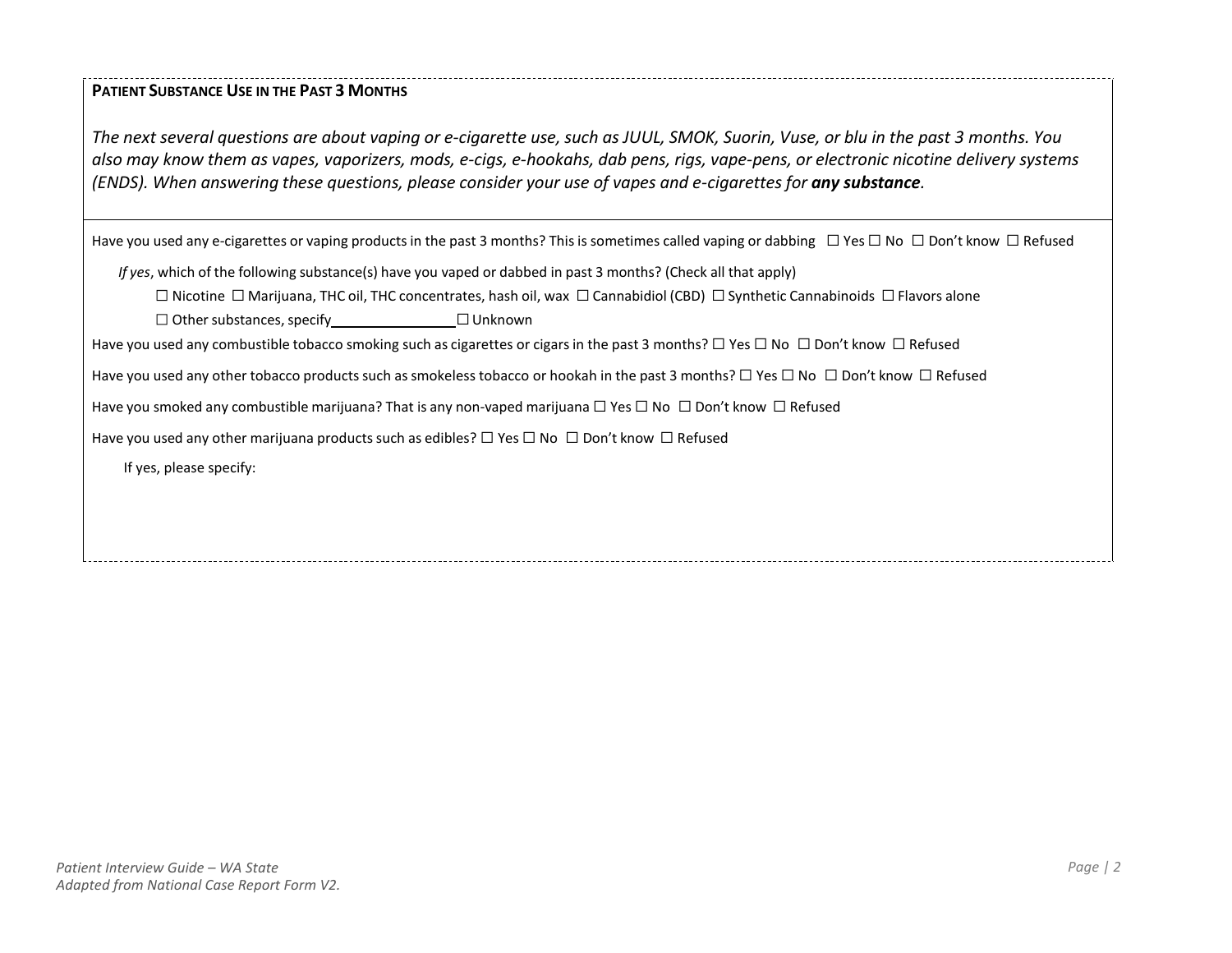| Note to interviewer: If the patient indicated in questions above that they vaped any nicotine e-cigarettes in the past 3 months,<br>then ask the following questions. If not, skip to the next section about THC-containing products.          |  |  |
|------------------------------------------------------------------------------------------------------------------------------------------------------------------------------------------------------------------------------------------------|--|--|
| I will now ask you some questions about nicotine-containing products you used in e-cigarettes, vaping devices, or dab rigs.<br>Please do the best you can to answer only for the vapor product the question asks about.                        |  |  |
| What was the date you last used any nicotine-containing e-cigarettes or vaping devices?                                                                                                                                                        |  |  |
| Approximately how frequently did you vape nicotine-containing products in the past 3 months?                                                                                                                                                   |  |  |
| $\Box$ Daily - If answered, on average, how many times per day? _______(skip to the next question)                                                                                                                                             |  |  |
| $\Box$ A few times per week - If answered, on average, how any times a week? ______(skip to the next question)                                                                                                                                 |  |  |
| $\Box$ A few times per month - If answered, on average, how any times a month? _______(skip to the next question)                                                                                                                              |  |  |
| $\Box$ Monthly or less                                                                                                                                                                                                                         |  |  |
| Did you vape any flavored nicotine-containing products in the past 3 months? $\Box$ Yes $\Box$ No $\Box$ Don't know $\Box$ Refused                                                                                                             |  |  |
| How many different brands of nicotine-containing products did you vape or dab in the past 3 months? [enter whole number]                                                                                                                       |  |  |
| What are the brands or names of nicotine-containing products vaped or dabbed in the past 3 months? List as many as can be remembered:                                                                                                          |  |  |
|                                                                                                                                                                                                                                                |  |  |
| Where did you obtain the nicotine-containing product(s)? Check all that apply<br>$\Box$ Recreational dispensary (retail cannabis/marijuana shop) $\Box$ Vape or smoke shop $\Box$ Pop-up shop $\Box$ Grocery store/Drugstore/Convenience store |  |  |
| If applicable, please provide name(s) and location(s) of stores where you bought the products:                                                                                                                                                 |  |  |
|                                                                                                                                                                                                                                                |  |  |
|                                                                                                                                                                                                                                                |  |  |
|                                                                                                                                                                                                                                                |  |  |
|                                                                                                                                                                                                                                                |  |  |
|                                                                                                                                                                                                                                                |  |  |
|                                                                                                                                                                                                                                                |  |  |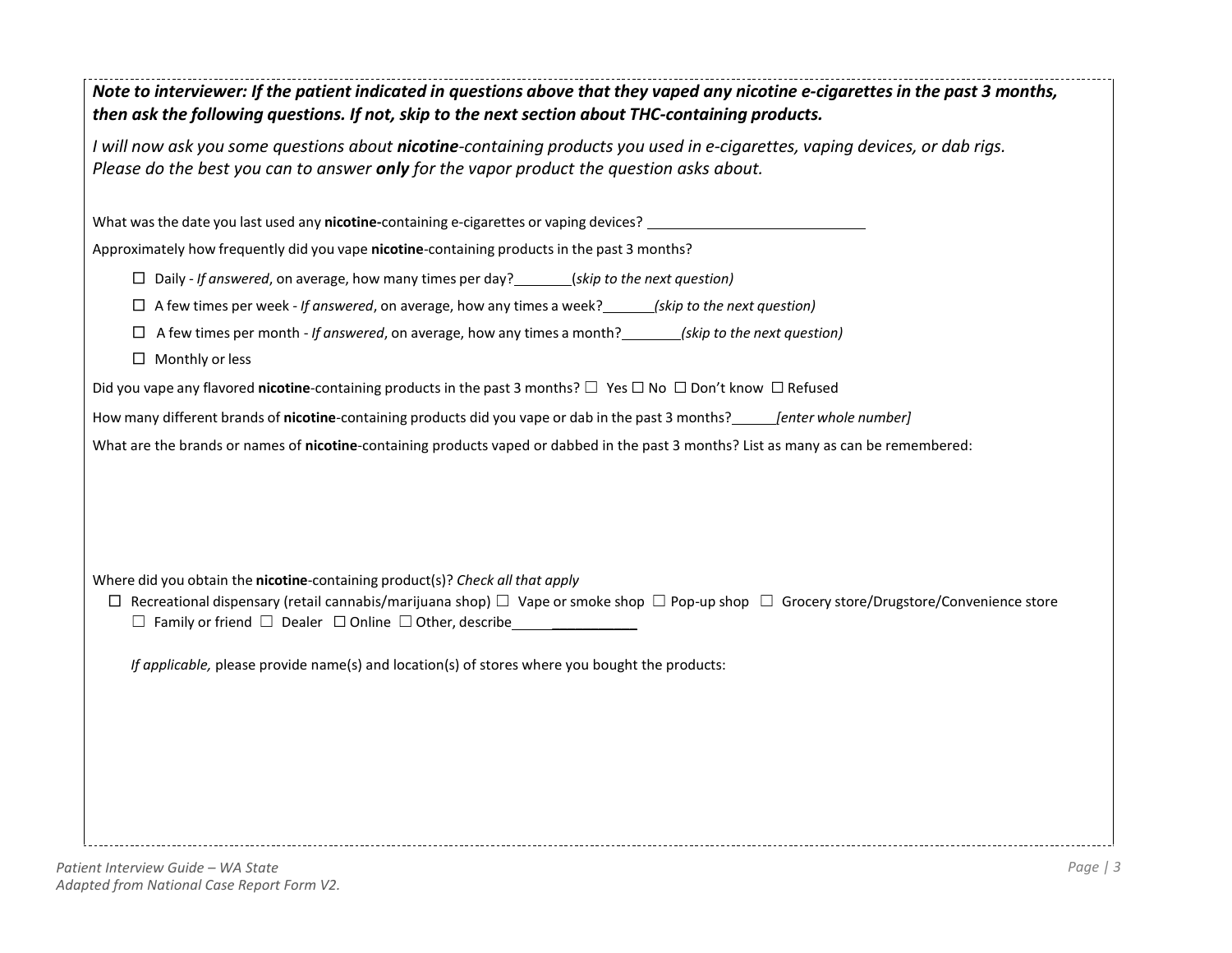| In the past 3 months, what type of device(s) did you use to vape nicotine-containing product(s)? (Select all that apply) |
|--------------------------------------------------------------------------------------------------------------------------|
|--------------------------------------------------------------------------------------------------------------------------|

- $\square$  Disposable e-cigarette or vaping device
- □ E-cigarettes with pre-filled or refillable cartridges(e.g., using battery pens, Ego, EVO, Ooze pen, Caliplug, 510 Battery)
- $\square$  E-cigarette with tank that you refill with liquids (including sub-ohm, mod or modifiable systems)
- □ E-cigarettes with pre-filled or refillable "pods" or pod cartridges(e.g. JUUL, Suorin)
- □ Other, describe:

Was this a mod device or a device that allows you to choose higher and/or variable temperatures)? □ Yes □ No □ Don't know □ Refused

Did you modify or add a substance to the device(s) that was not intended by the manufacturer?  $□$  Yes  $□$  No  $□$  Don't know  $□$  Refused *If yes*, explain:

Do you know anyone else who became ill from vaping **nicotine**? □ Yes □ No □ Don't know □ Refused

*If* yes, were nicotine products or devices shared with that person?  $□$  Yes  $□$  No  $□$  Don't know  $□$  Refused

| We are working with the CDC and FDA to identify the cause of these lung injuries. Do you still | $\Box$ Yes $\Box$ No $\Box$ Don't know $\Box$ Refused |
|------------------------------------------------------------------------------------------------|-------------------------------------------------------|
| have nicotine vapor products you used prior to developing symptoms that you would be willing   |                                                       |
| to provide to us for testing?                                                                  |                                                       |
| Do you have any unopened packages of nicotine vapor products that are the same as what you     | $\Box$ Yes $\Box$ No $\Box$ Don't know $\Box$ Refused |
| were using prior to developing symptoms?                                                       |                                                       |
| Could you take pictures of the nicotine product in the packaging and send them to us. Please   | $\Box$ Yes $\Box$ No $\Box$ Don't know $\Box$ Refused |
| take photos of the front and back of the package.                                              |                                                       |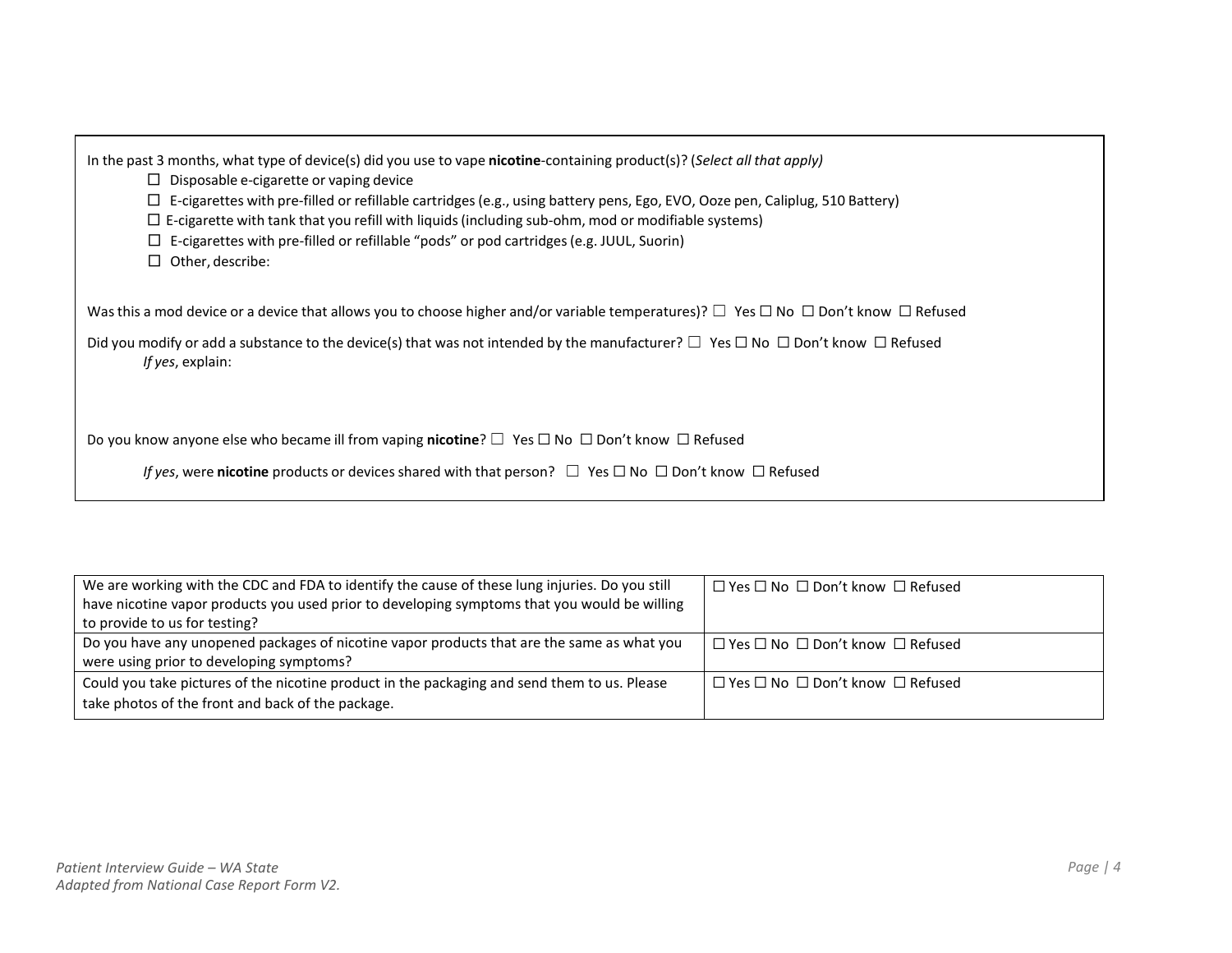| Note to interviewer: If the patient indicated in questions above that they vaped any THC-containing products in the past 3<br>months, then ask the following questions. If not, skip to the end of the survey.           |  |  |
|--------------------------------------------------------------------------------------------------------------------------------------------------------------------------------------------------------------------------|--|--|
| I will now ask you some questions about THC-containing products you used in e-cigarettes, vaping devices, or dab rigs. Please do the<br>best you can to answer only for the vapor products that contained THC/marijuana. |  |  |
| What was the date you last used any THC-containing e-cigarettes or vaping devices? ___________________________                                                                                                           |  |  |
| Approximately how frequently did you vape or dab THC-containing products in the past 3 months?                                                                                                                           |  |  |
| $\Box$ Daily - If answered, on average, how many times per day? _______(skip to the next question)                                                                                                                       |  |  |
| $\Box$ A few times per week - If answered, on average, how any times a week? ______(skip to the next question)                                                                                                           |  |  |
| $\Box$ A few times per month - If answered, on average, how any times a month? (skip to the next question)                                                                                                               |  |  |
| $\Box$ Monthly or less                                                                                                                                                                                                   |  |  |
| Did you vape any flavored THC-containing products in the past 3 months? $\Box$ Yes $\Box$ No $\Box$ Don't know $\Box$ Refused                                                                                            |  |  |
| How many different brands of THC-containing products did you vape or dab in the past 3 months? <i>[enter whole number]</i>                                                                                               |  |  |
| What are the brands or names of THC-containing products vaped or dabbed in the past 3 months? List as many as can be remembered:                                                                                         |  |  |
|                                                                                                                                                                                                                          |  |  |
|                                                                                                                                                                                                                          |  |  |
| Which THC substance(s) did you use in an e-cigarette, vaping device, vaporizer, or dab rig in the past 3 months? (Select all that apply)                                                                                 |  |  |
| $\Box$ Marijuana herb $\Box$ THC oils $\Box$ Butane hash oil $\Box$ THC concentrate (e.g., wax, batter/budder, crumble, shatter, pull and snap)                                                                          |  |  |
|                                                                                                                                                                                                                          |  |  |
| Where did you purchase or obtain the THC-containing product(s)? (Check all that apply)                                                                                                                                   |  |  |
| □Medical dispensary □Recreational dispensary (retail cannabis/marijuana shop) □Vape or smoke shop □Pop-up shop                                                                                                           |  |  |
| □Grocery store/Drugstore/Convenience store □ Family or friend □Illicit dealer □Online □ Other, describe                                                                                                                  |  |  |
| If applicable, please provide name(s) and location(s) of stores where you bought the products:                                                                                                                           |  |  |